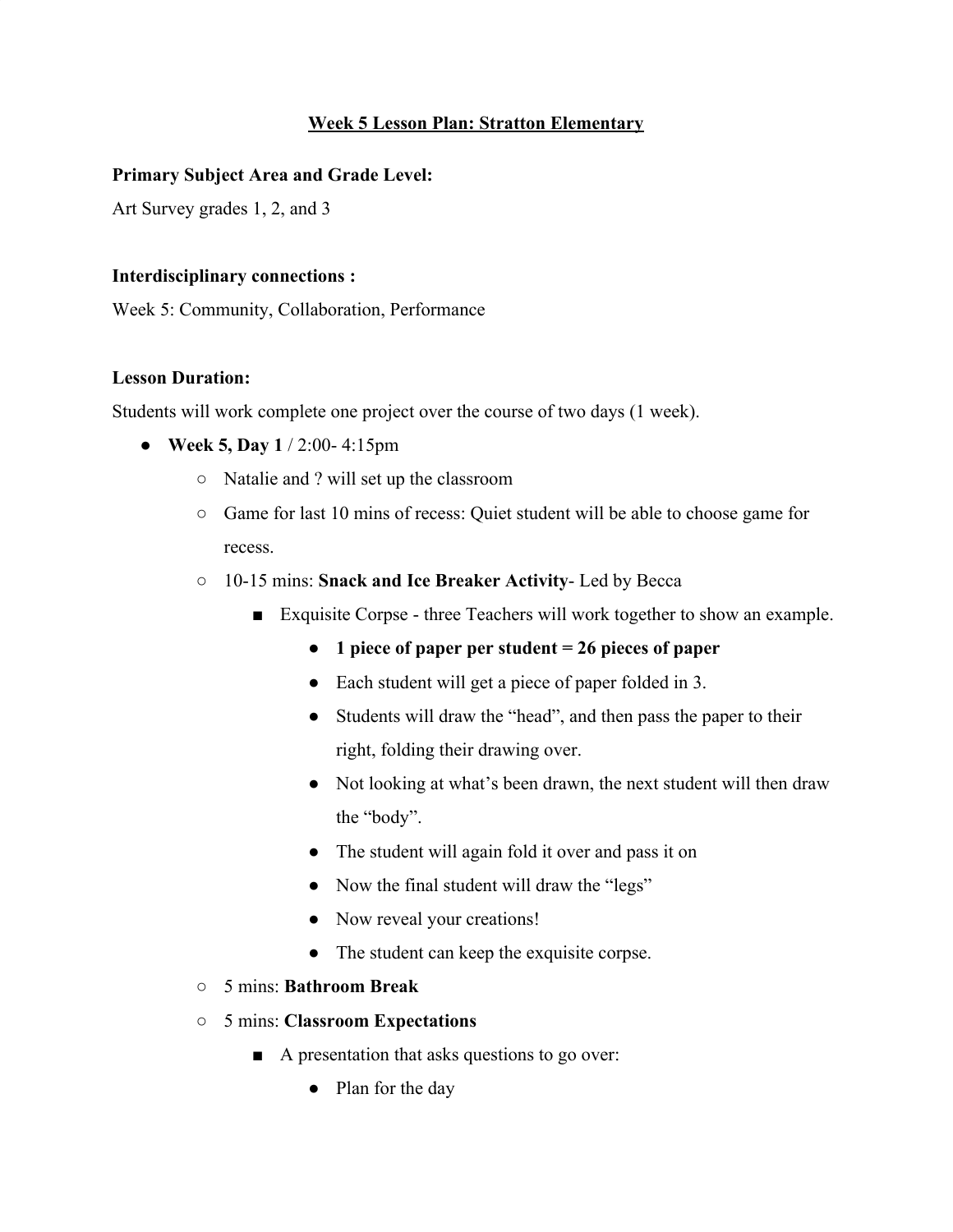- What do you do if you have a question?
- What is the bathroom policy?
	- Two assigned bathroom breaks: After snack (2:45- 2:50), and after clean up (3:55-4:00)
	- Needs to ask the teacher before you go
- When we want your attention, what do we do?
- How do we get ready to work?
- After snack- throw away trash, clear your desk
- 10 mins: **VTS Activity** (Presentation) Led by Rhavin
	- Lights off, students will come to sit on the carpet.
	- Merritt Johnson



- What do these images look like to you?
- What is noticeable about this piece?
- Do you think this art celebrates something?
	- Can art be celebratory of something?
- What could they be made of?
- Could someone wear this?
- Why or when would someone be wearing something like this?
- Where might this person be going? Do they make sounds?
- How does this person see? Do they have superpowers?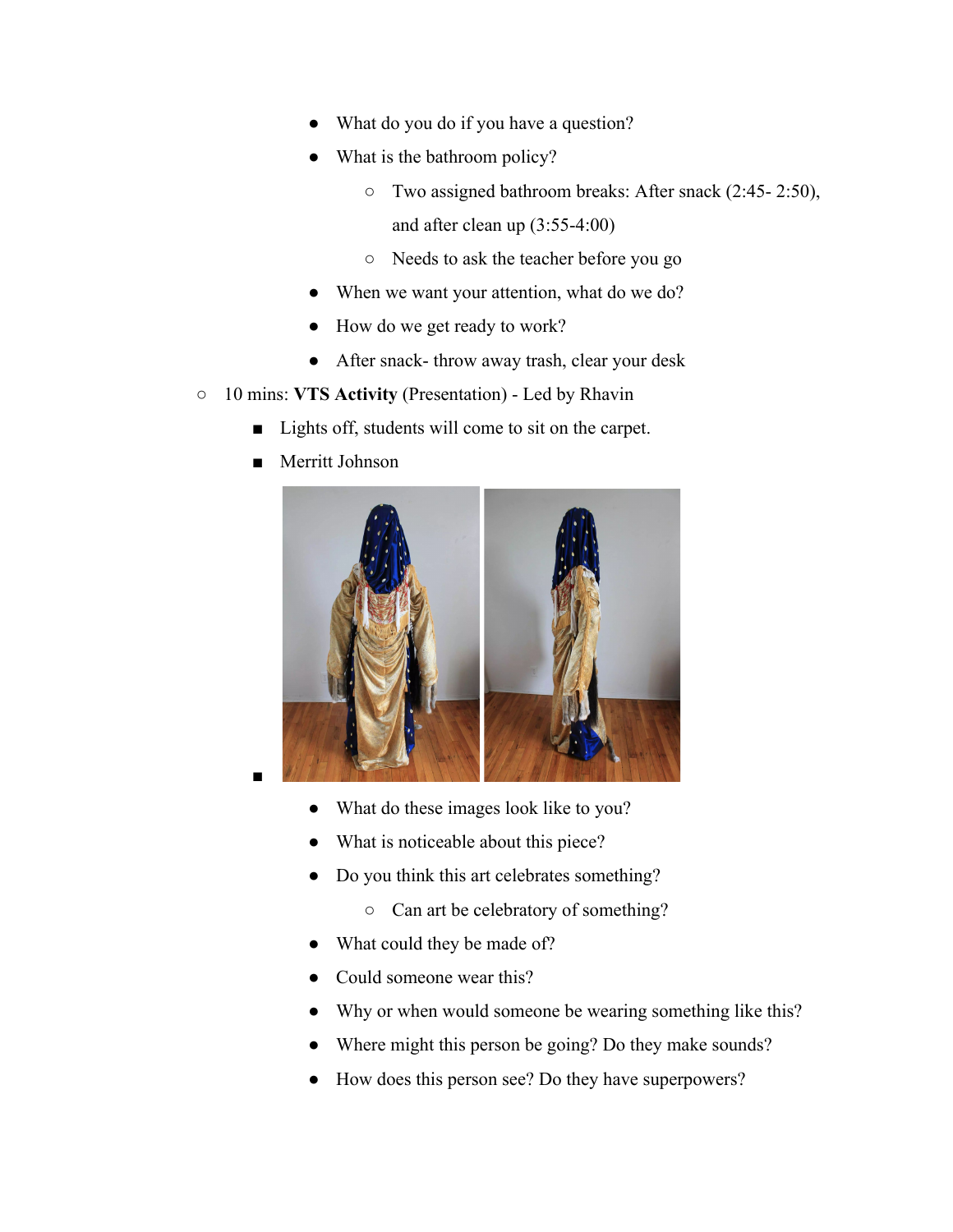- 10 mins: **Explanation of Projects & Printmedia Material**
	- Specific teachers will lead the three areas.
		- One area with Printing blocks
	- Guiding Questions:
		- Who is your creature? What is their name? How old are they? Are they male or female? Are they a type of animal or are they a hybrid? (mix of different animals)
		- Where does your creature live? Or, What planet does your creature live on?
		- What superpowers does your creature have?
		- Does your creature have a family? Parents, brothers, sisters?
		- Is your creature good or bad?
		- How does your creature move? Does your creature walk? Or crawl? How does your creature talk?
		- What is special about your creature?
- Material Demonstration and Teacher Exemplar led by Natalie and Rhavin
	- Natalie demonstrates how to cut and decorate their shirt.
		- Uses a marker to draw the line where you want to cut.
		- *Art on Parade* book
			- Sunglasses template on pg. 86
			- Different ways to cute parade t-shirt on pg. 25
	- Rhavin shows the class her finished shirt
		- I am this creature.
		- $\bullet$  I am a...
		- I come from
		- $\bullet$  I live in...
		- I am special because...
		- Character: Mad Scientist "This is my lab coat. I am a mad scientist who comes from a faraway planet. I was born on Earth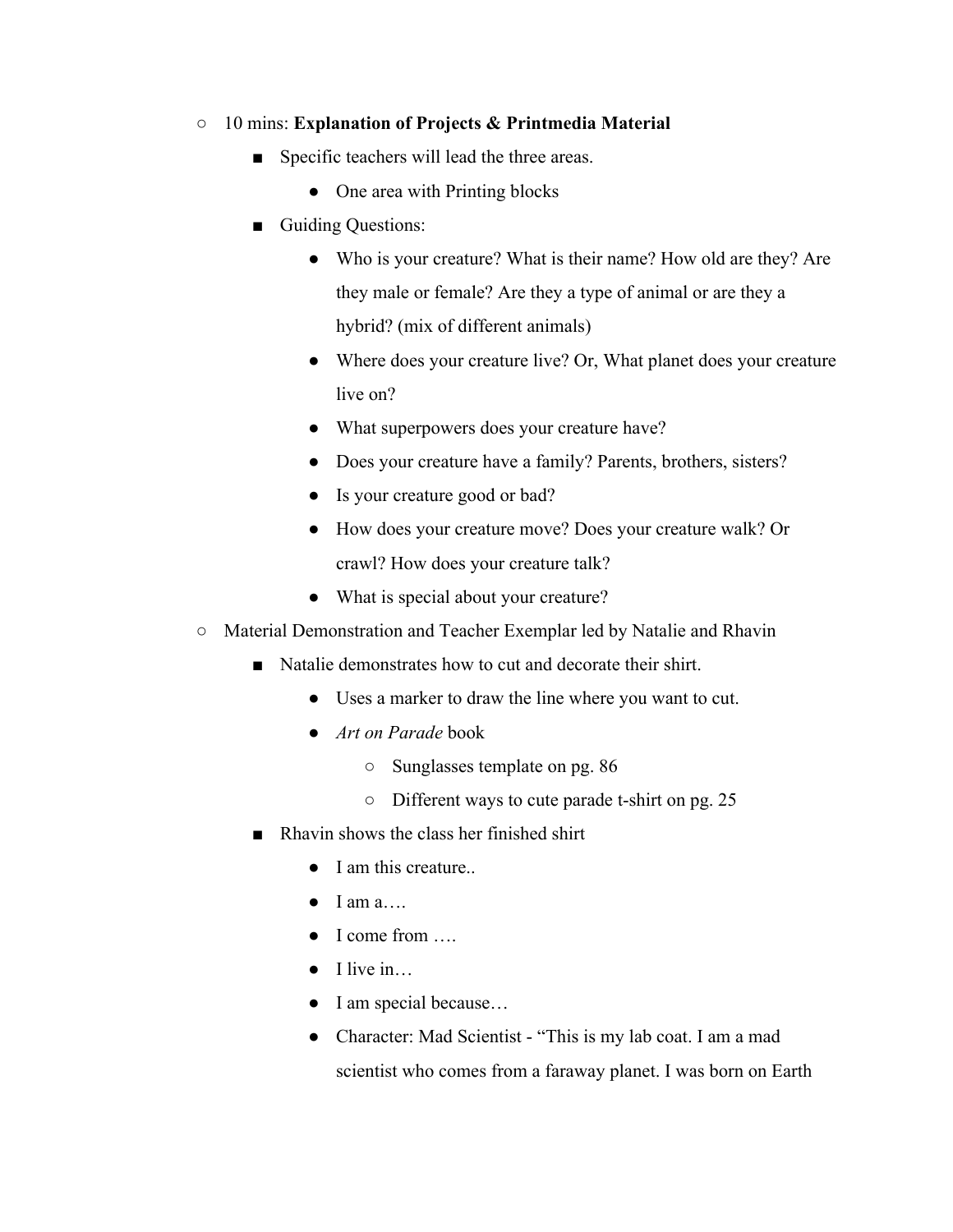100 years ago. My hair is grey and shabby and my clothes are very outdated! When I was 10, I built a time machine and miraculously, it worked! I used my time machine to travel to a far, far, away planet and I haven't been back to Earth since. But now I have returned because I am looking for a magic key. I have no clue where it is, but I NEED it! What does the magic key unlock? Well that's a secret I can't tell you. My parents might know where the magic key is, but I haven't seen them in 100 years, so I need your help. Earth is a strange place and I am still trying to find my way around. If I see you, I might ask you if you know where my magic key is."

- "I am a creature who lives below the ground. I am 13 years old. I live with my mom, dad, and brother in a house way way below your feet. We have built lots of tunnels to get around, so our claws are long and sharp (make claw shape with hands and pretends to dig). My family and I are much smaller than humans (walk with hunched back) and our skin is purple and green, and rough and scaly. We are nocturnal, which means we stay up all night and sleep during the day. I am a lonely creature. I don't have any friends down here. Sometimes when my family is sleeping, I like to come up from underneath the ground and play with the humans who live above (walks around laughing and dancing). I like to see the sunlight and I also like to eat human food- cake, pizza, and donuts are way better than dirt and worms!"
- 30-40 mins: **Work Time**
	- Students will use this time to create their T-Shirts for their Thursday performance.
- 10 mins: **Clean Up**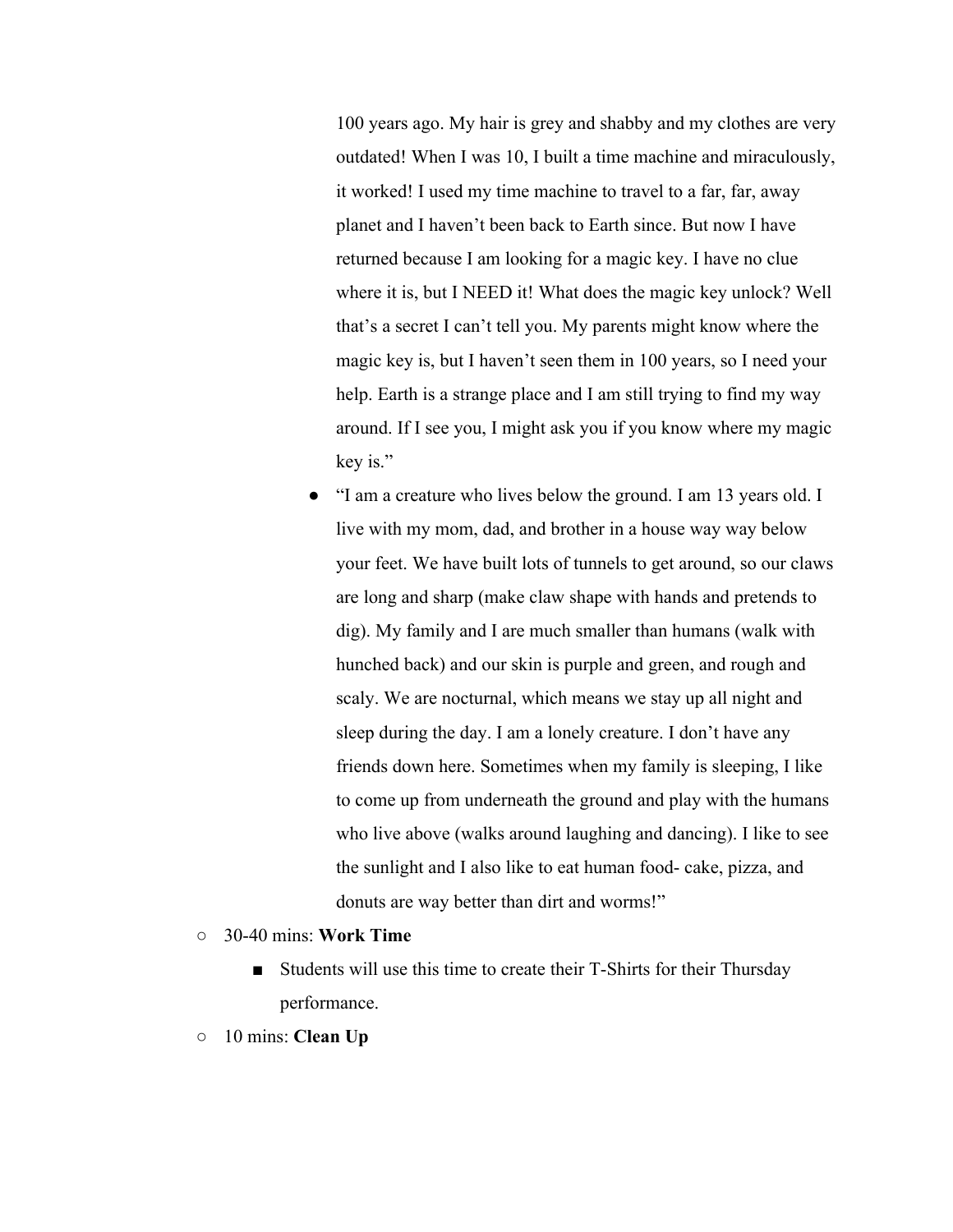- Students will be instructed to place shirts on the drying table and head back to their tables to be ready to line up for their final bathroom break
- 5 mins: **2nd bathroom break**
	- Students will be asked to line up based on their table sitting quietly with their bottoms in their seat.
- **Extra time:** Noise Bracelets and Necklaces
	- Materials:
		- Scissors
		- Beads
		- Bells
		- Pipe Cleaners
		- String
		- Construction paper
		- Glue
- 4:00 pm: **Dismissal**
	- Becca and Natalie hold the "car" sign for car riders by the door in the library. Ashley dismisses car riders to line up in front of them. Teachers use the bus list to check that they are in the right line and then take the car riders into the gym. Parents pick up kids from the side door. When the kids are picked up, their parent or guardian must sign next to their name on the attendance sheet.
	- Rhavin holds the "bus" sign for bus riders by the door in the library. Ashley dismisses kids to line up in front of them. Lead them out the front of the school once the buses arrive. Rhavin and Ashley use the bus list to check that they are in the right line and then take them to wait for the buses. Teachers must check with the bus drivers to make sure they are getting on the right bus.
	- Abby / Catalina can take the remaining walkers.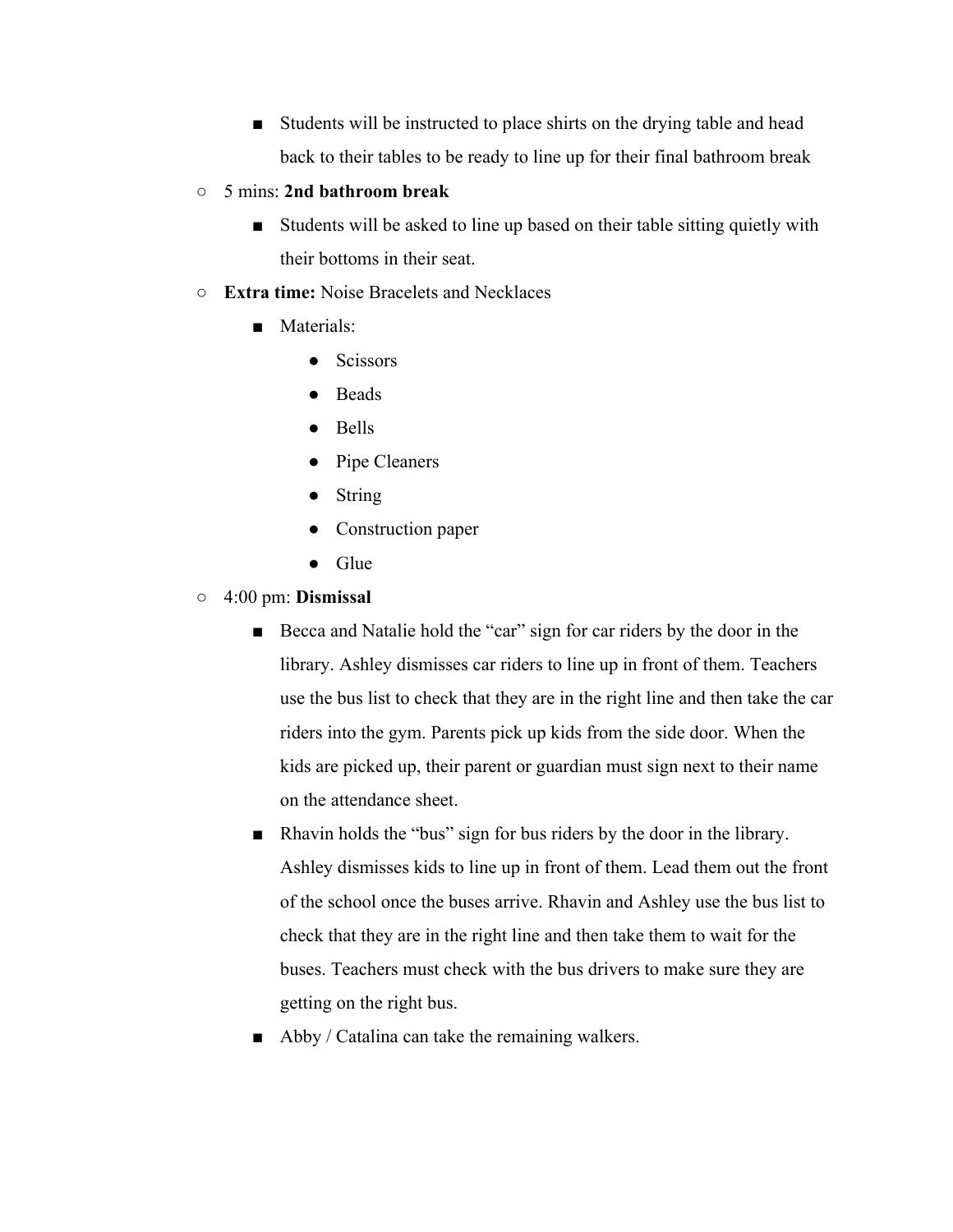## **Total Time: Around 2 hours**

- **Week 5, Day 2** / 2:00- 4:15pm
	- Becca and Ashley will set up the classroom
	- Last 10 mins of recess: Have a student lead a game of their choice? (end of recess time)
	- 15 mins: **Snack and Icebreaker**
		- Ice Breaker: What Am I?
			- Each student will be labeled with a food and person on their back.
			- Everyone mingles and asks a "Yes or No" question until they figure out what someone is.
			- Once they figure out they will find the person that they pair up with.
			- These categorical pairs will decide which of the three groups they will be in.
	- 5 mins: **Bathroom Break**
	- 5 mins: **Classroom Expectations**
		- Go over plan for the day
		- Review Previous classroom expectations
		- Attention Grabbers
	- 10 mins: **VTS Activity** (Presentation) Led by Rhavin
		- Lights off, students will come sit on the carpet
		- Marinella Senatore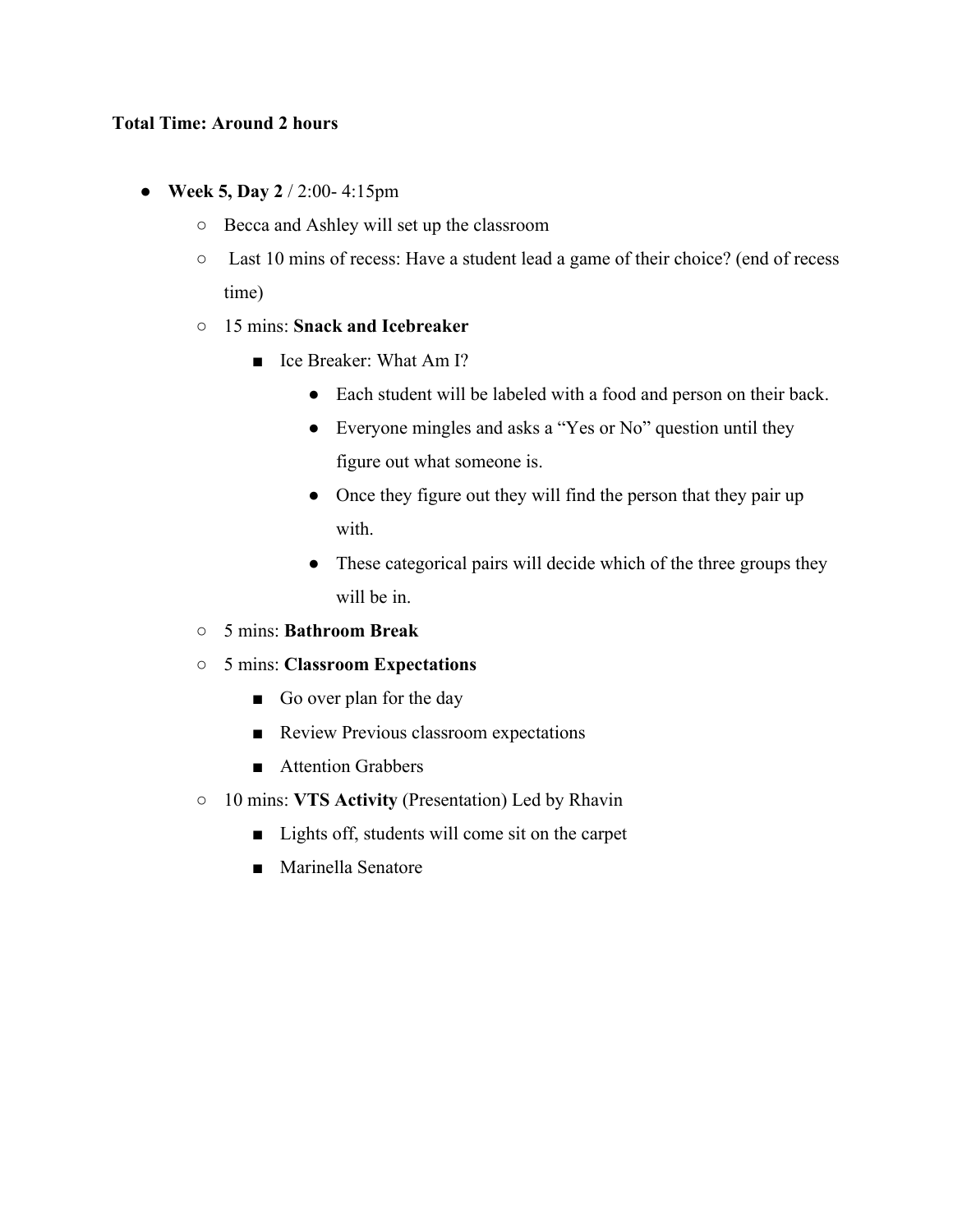

- What do you think these people are doing?
- Where are these people?
- Why do you think they are here?
- Is everyone doing the same thing?
- Do you think they have an audience?
- Would this be something that is exciting to watch?
- Is this art? A parade? Or a protest?
	- Can it be more than one thing?
- Why did we choose to show this artist? How does it relate to our project?
- 10 mins: **Introduce and demonstrate new materials**
	- Explain the performance in more detail
		- Basically, they will be playing the same game lead by Catalina at the beginning of the semester
			- First group: Passing a ball
			- Second group: Walking through and past each other at various speeds
			- Third Group: Follow the leader game/Simon Says
	- How to use the iPad and Cameras
	- Expectations
		- Keeping our hands and bodies to ourselves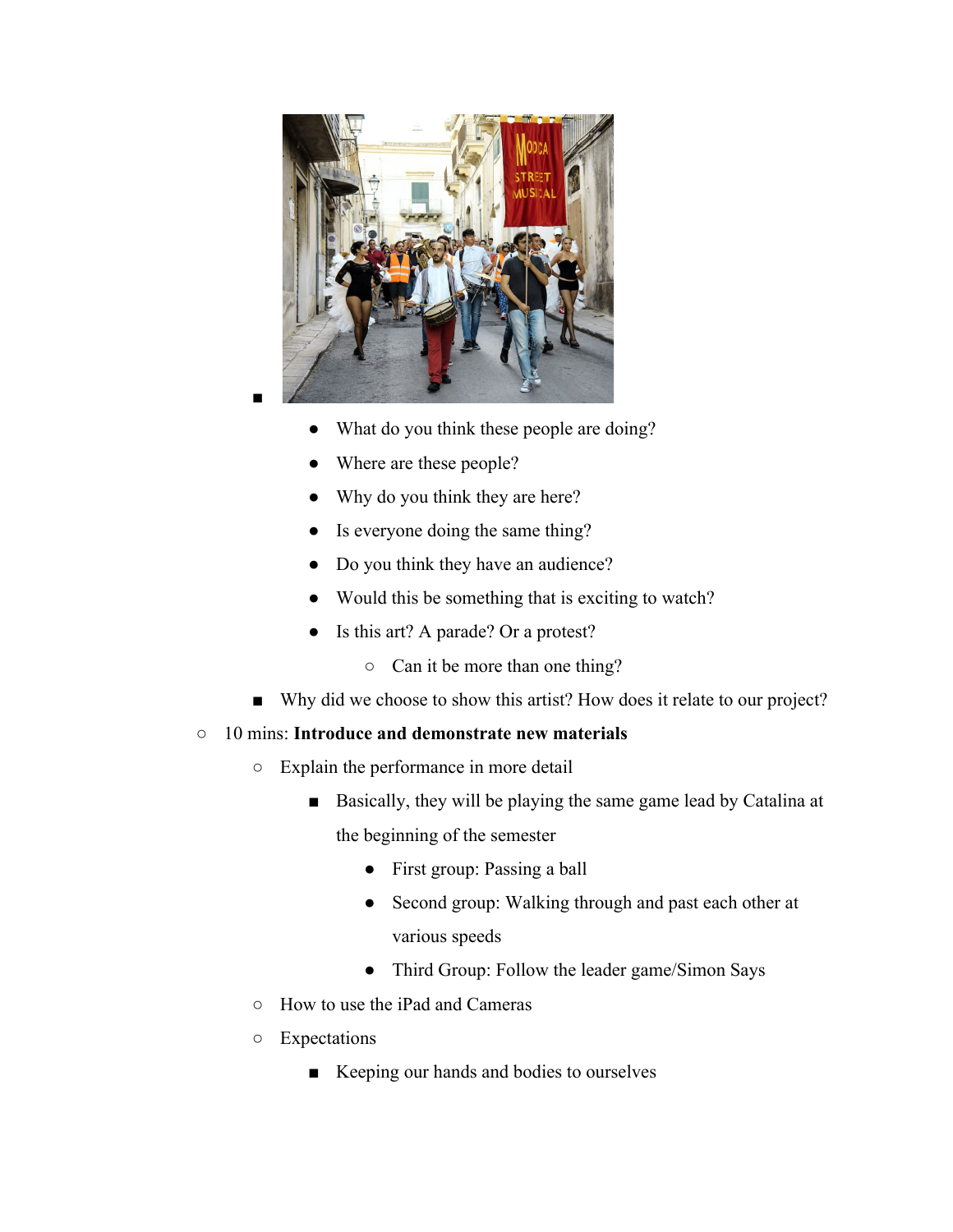- Using the iPads with care
- Handling the cameras with a sense of care as well.
- Once the time keeper informs us that it is time to rotate, Students should rotate through stations; performance ---> ipads ---> cameras ---> performance (etc.)

## ○ 30 mins: **Working on performance**

- There will be three stations that students will spend about 5 7 minutes at each
- Each station is to be marled/separated by tape in the dance room
	- iPad Station
		- All users in one area with one teacher who leads exemplar for students having difficulty with tasks.
		- Using Drum App and Piano App to play music for the performers.
			- They should make sound and also focusing on using silence to alter the performance groups movement. This should be assisted by the teacher at this station.
	- Camera Station -Abby
		- Two different angles/areas and one teacher at each
			- Teacher should assist with angles and students recording
		- To record the performance station
	- Performance Station led by Natalie
		- One teacher participates in the group's performances
		- Students wear their t-shirts and become their characters.
		- Follow prompts led by the teacher
			- This will inform what movement the students will be doing. The students will act as their creature, but following the teacher's prompts-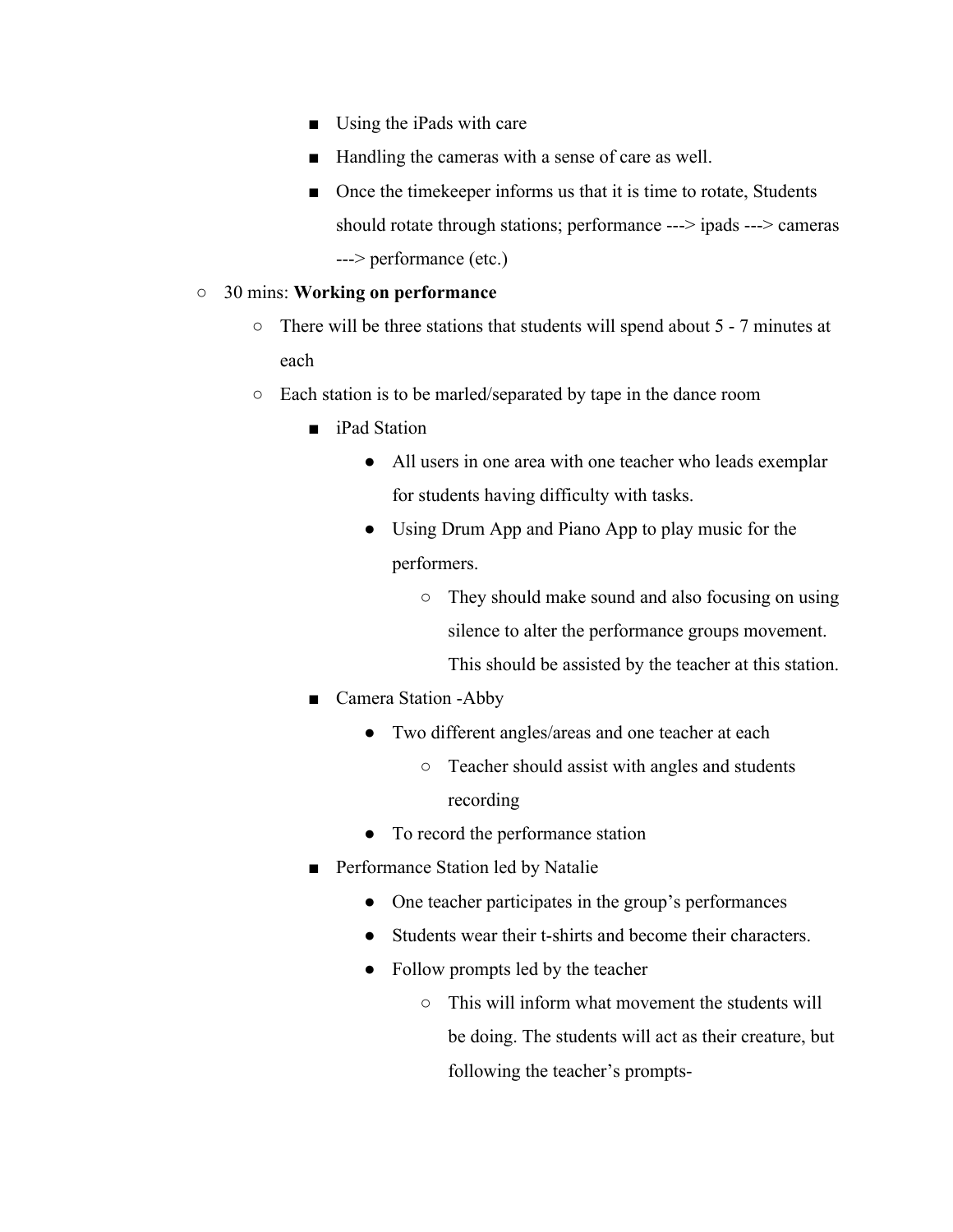- Mirroring
- Move in slow motion
- Move in fast motion
- Students walk in circle. Teacher starts giving movements, students follow. At any point you can change your pace and movement and students will follow.
- "Who Am I?" Station
	- A teacher will record students and have their responses based off of the following statements:
		- I am this creature ...
		- $\circ$  I am a...
		- I come from ….
		- $\circ$  I live in
		- I am special because…
	- These responses will be used in the final exhibition as either descriptions or etc.
- Catalina (or another teacher) should be documenting the project
	- Students will tell the camera about their creature and why it's important
- 10 mins: **Clean-up**
	- Take off shirts and hand them to a specific teacher.
	- $\circ$  Line up quietly
	- Once everyone is ready, we will head back to the library to grab our things
- 4:00 pm: **Dismissal**
	- Discussion, story, or game on the carpet with one teacher while the other teachers get ready for dismissal.
	- Becca and Natalie hold the "car" sign for car riders by the door in the library. Ashley dismisses car riders to line up in front of them. Teachers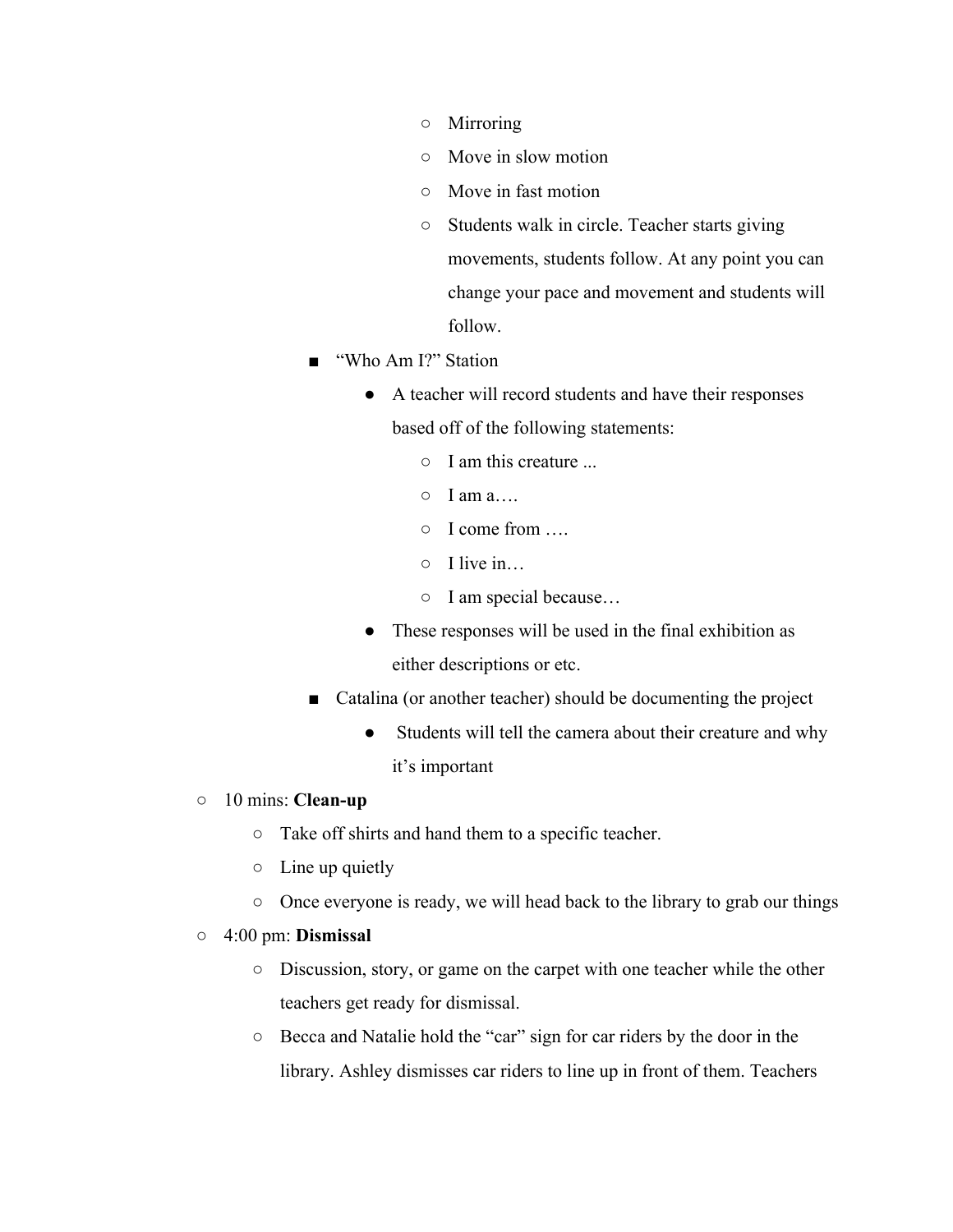use the bus list to check that they are in the right line and then take the car riders into the gym. Parents pick up kids from the side door. When the kids are picked up, their parent or guardian must sign next to their name on the attendance sheet.

- Rhavin holds the "bus" sign for bus riders by the door in the library. Ashley dismisses kids to line up in front of them. Lead them out the front of the school once the buses arrive. Rhavin and Ashley use the bus list to check that they are in the right line and then take them to wait for the buses. Teachers must check with the bus drivers to make sure they are getting on the right bus.
- Abby / Catalina can take the remaining walkers.

## **Total: Around 2 hours**

#### **Relevance/Rational:**

● Students will be able to view art as more than two-dimensional forms

## **Outcomes/Objectives :**

- Students will create creature-themed based T-shirts that they will wear in a performance-based project
- Recognize that art comes in various forms including collaboration and performance.
- Recognize how art can be used in a celebratory manner or as a form of protest.
- Students learn to collaborate through the use of different mediums in order to create their performance.
- Recognize how film/documentation, sound, and performers are all forms of art.
- View art as something used to define/bring a community together.

## **Content Standards and/or Common Core Learning Standards:**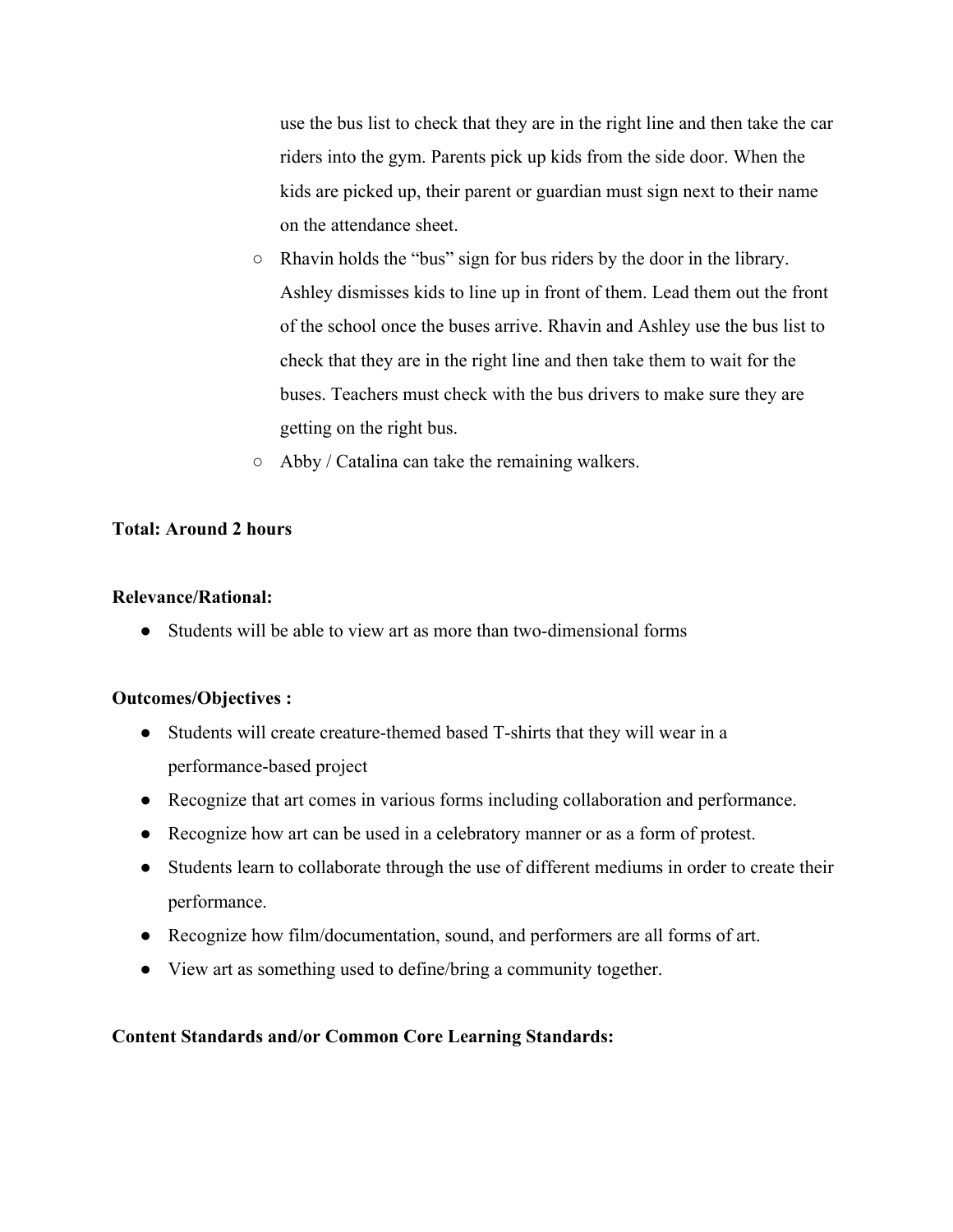● Students will explore more complex art forms that provide background knowledge in areas such as performance and cultural studies. Students will be challenged and asked questions that push them to refer back to the VTS.

## **Use of Formative Assessment to Inform Planning:**

● Informal conversations with students about their creature and what it represents and in which way did they celebrate. The video documentation of the students' performance.

## **Materials:**

- Day 1: T-Shirts
	- Folded paper for Exquisite Corpse icebreaker
		- $\blacksquare$  1 piece of paper per student = 26 pieces of paper
	- White T-Shirts
	- Scissors
	- Rulers
	- Fabric Markers/Crayons
	- Glitter
	- Craft glue
	- Fabric Ink or Paint
	- Printmedia Stamps/Printing Blocks
	- Pipe cleaners for bracelets for extra time
	- Beads for bracelets for extra time
- Day 2: Performance
	- Labels for What Am I? Icebreaker
	- iPads
	- Video Cameras
	- (\*\*\*Speakers and maybe aux cords)
	- Extra Wiggles